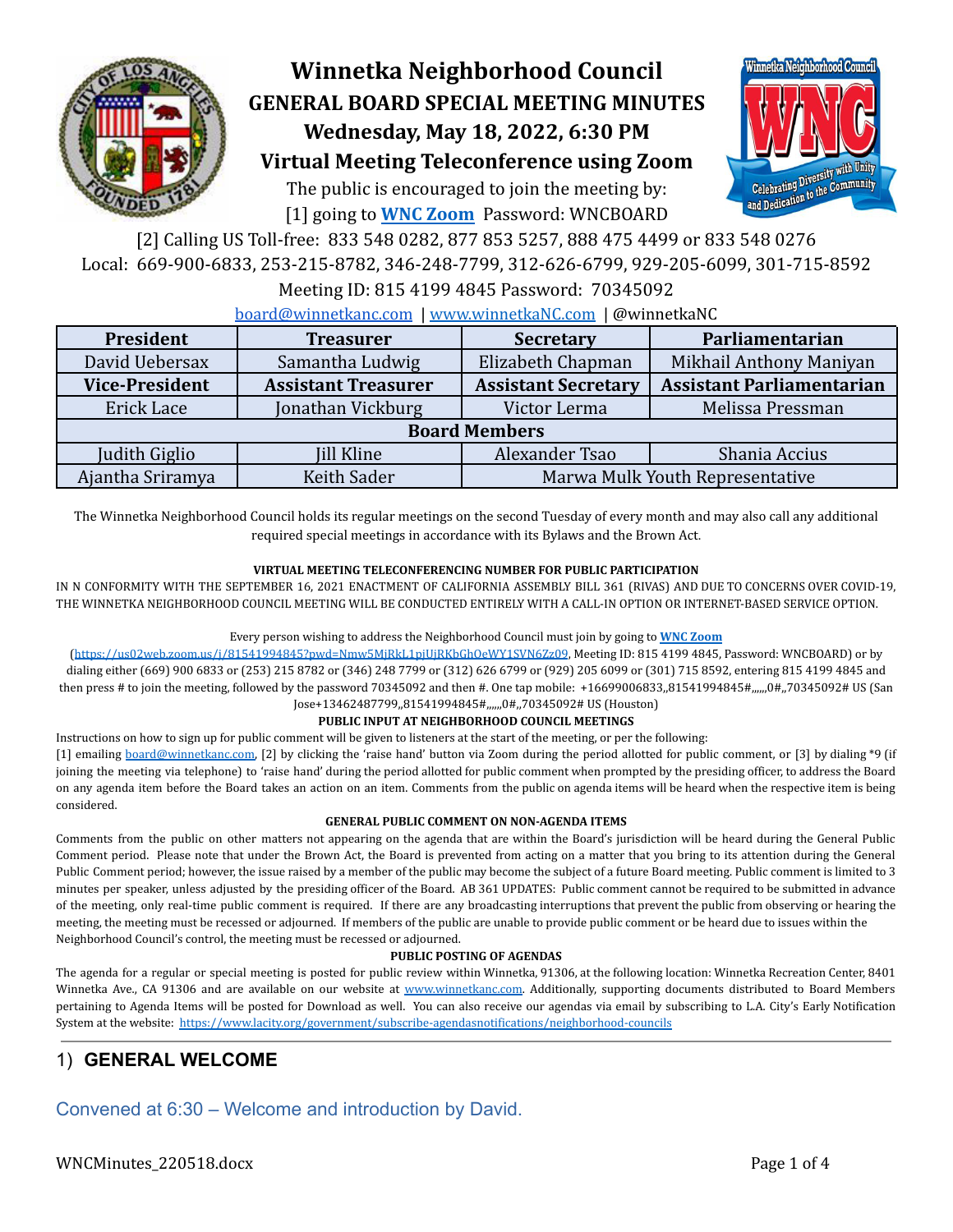# **2) CONVENE MEETING and PLEDGE OF ALLEGIANCE**

## **Judith Giglio** led pledge.

# 3) **BOARD MEMBER ROLL CALL**

| Ma<br><b>Mar</b><br>Ma<br>Fe<br><b>Dec</b><br>Jan<br><b>Apr</b>                               | <b>No</b> | Oct | <b>Sep</b> | Au                     | Jul             | Jun            | Jun            | <b>Board</b>                                                      |
|-----------------------------------------------------------------------------------------------|-----------|-----|------------|------------------------|-----------------|----------------|----------------|-------------------------------------------------------------------|
| 12<br>8<br>12<br>14<br>14<br>11<br>b <sub>8</sub><br>$\mathbf{V}$<br>y<br>y<br>18<br>10<br>09 |           |     |            | $\boldsymbol{g}$<br>10 | 13 <sub>†</sub> | 15             | 08             | <b>Member</b>                                                     |
| E<br>E<br>X<br>X<br>L/L<br>$\mathbf{A}$<br>$\overline{A}$<br>A<br>A<br>A<br>E                 |           |     |            | X                      | X               | A              | E              | Ajantha Sriramya                                                  |
| X<br>X<br>X<br>X<br>X<br>X<br>X<br>X<br>X<br>X                                                |           |     |            | X                      | X               | X              | X              | <b>David Uebersax</b>                                             |
| X<br>X<br>X<br>X<br>X<br>X<br>X<br>X<br>$\mathbf{A}$<br>$\overline{A}$                        |           |     |            | A                      | X               | X              | X              | <b>Erick Lace</b>                                                 |
| LE<br>X<br>X<br>LE<br>A<br>X<br>X<br>LE<br>X<br>X                                             |           |     |            | X                      | X               | A              | X              | <b>Judith Giglio</b>                                              |
| X<br>X<br>X<br>X<br>X<br>X<br>X<br>X<br>X<br>X                                                |           |     |            | X                      | A               | X              | $\overline{A}$ | <b>Samantha Ludwig</b>                                            |
| X<br>X<br>X<br>X<br>E<br>X<br>X<br>$\boldsymbol{A}$<br>L<br>A                                 |           |     |            | X                      | A               | X              | X              | <b>Jill Kline</b>                                                 |
| X<br>X<br>X<br>$\overline{A}$<br>LE<br>$\overline{A}$<br>A<br>$\overline{A}$<br>LE<br>A       |           |     |            | A                      | A               | X              | $\overline{X}$ | <b>Marwa Mulk</b>                                                 |
| X<br>X<br>X<br>X<br>X<br>X<br>X<br>L<br>L<br>A                                                |           |     |            | X                      | X               | X              | X              | <b>Alexander Tsao</b>                                             |
| X<br>X<br>X<br>X<br>X<br>X<br>X<br>X<br>X<br>$\overline{A}$                                   |           |     |            | X                      | X               | X              | $\overline{X}$ | <b>Jonathan Vickburg</b>                                          |
| X<br>X<br>X<br>X<br>X<br>X<br>X<br>X<br>X<br>A                                                |           |     |            | X                      | A               | X              | X              | <b>Shania Accius</b>                                              |
| X<br>X<br>LE<br>L<br>L<br>$\overline{A}$<br>$\overline{A}$<br>$\overline{A}$<br>L<br>L        |           |     |            | A                      | X               | $\overline{A}$ | X              | Victor Lerma                                                      |
| E<br>LE<br>X<br>X<br>X<br>X<br>X<br>X<br>$\boldsymbol{A}$<br>$\boldsymbol{A}$                 |           |     |            | X                      | X               | X              | X              | <b>Mikhail Maniyan</b>                                            |
| X<br>X<br>X<br>X<br>X<br>X<br>X<br>X<br>X<br>$\mathbf{X}$                                     |           |     |            | X                      | X               | X              | X              | <b>Elizabeth</b>                                                  |
|                                                                                               |           |     |            |                        |                 |                |                | Chapman                                                           |
| X<br>X<br>X<br>X<br>X<br>E<br>X<br>X<br>X<br>X                                                |           |     |            | X                      | X               | X              | X              | <b>Melissa Pressman</b>                                           |
| X<br>X                                                                                        |           |     |            | X                      | X               | X              | X              | <b>Lisa Reeber</b>                                                |
| X                                                                                             |           |     |            |                        |                 |                |                | <b>Keith Sader</b>                                                |
| ساد کا است<br>5 - 1 A A                                                                       |           |     |            |                        |                 |                | $\mathbf{r}$   | $\mathbf{v}$ $\mathbf{v}$ $\mathbf{v}$ $\mathbf{v}$<br><b>A</b> 1 |

X = Present, A = Absent, E = Excused, /=Not on the Board at this time, L = Late, LE = Left early, †=Special Meeting

### 8 members present for quorum

### 4) **MEETING RULES & ANNOUNCEMENTS:**

**5) PUBLIC COMMENT**: Comments from the public on any items not specifically listed on this agenda. Board Members should not address or discuss these comments other than to direct matters to the appropriate Winnetka NC committee or other agency. [3 min each]

### None

6) **Discussion and possible Action** with regards to approval of a Neighborhood Purposes Grant submitted by Zawadi Cultural Collective for the amount of \$3240 to purchase some production supplies that are needed for their upcoming Juneteenth Community Celebration, their weekly food distribution, and other events.

**David:** This was reviewed by our rep from DONE and Samantha to ensure that all of the required items were completed.

**Koey**: Participated in a girl scout service project with Zawadi on Saturday. They would have really benefited from pop up tents or canopies, as the weather was extreme.

WNCMinutes\_220518.docx Page 2 of 4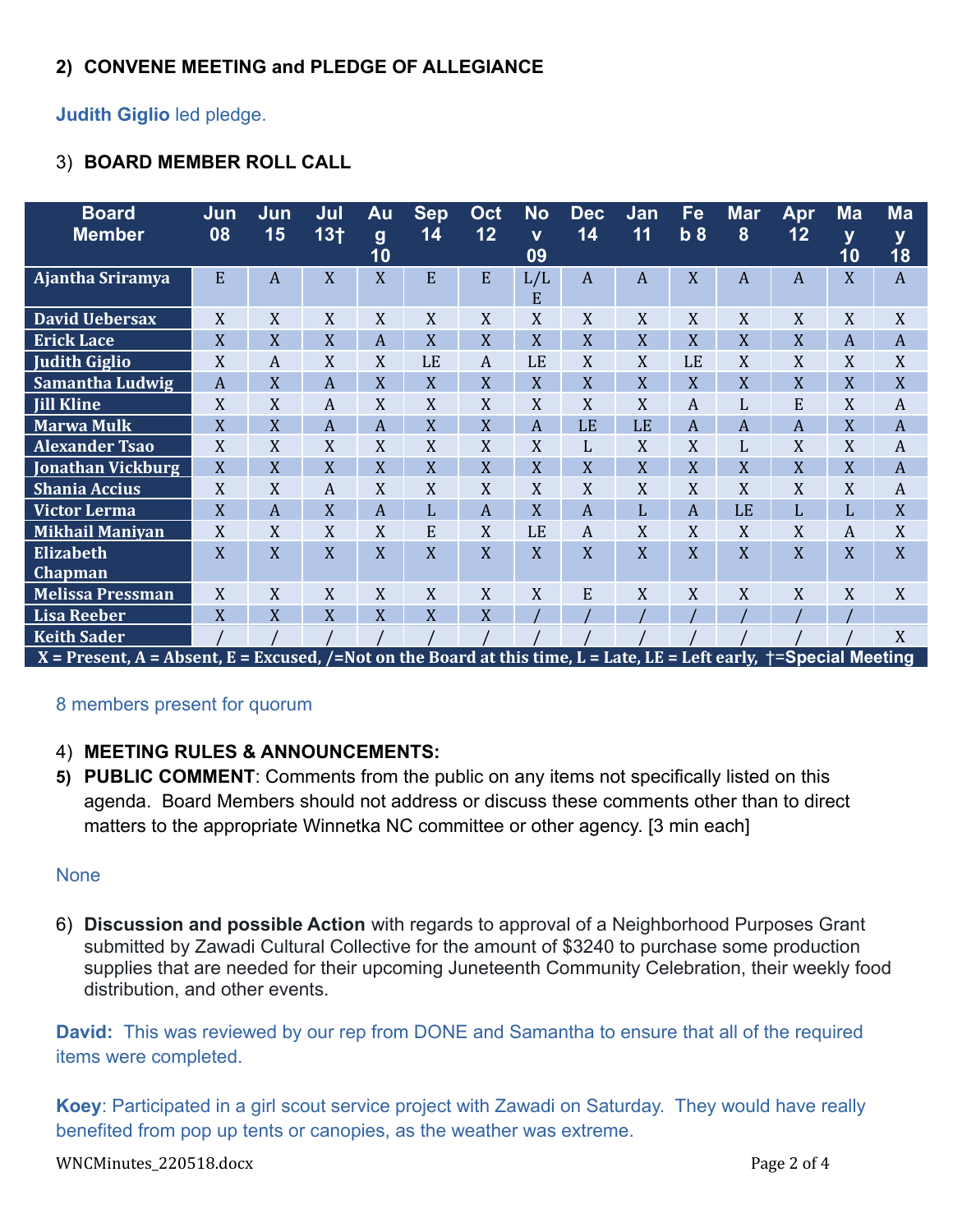**Keith from Zawadi**: Shared the WNC Grant Request. Materials requested would support the Juneteenth Celebration and other community events.

**Sharon**: The amounts on the Requested and the Total are not correctly adding up. There appears to be an error on the Requested section. The Total requested should be \$2978.

**Keith**: She is correct, the amount we should request \$2978.

**Ashley from Zawadi**: These events are important to creating community and promoting public safety. These events are important for everyone.

Judith motions to approve the \$2978 NPG for Zawati, Samantha seconded.

| <b>Board Member</b>      | Yes | No | Abstain | Ineligible | Recused | Absent |
|--------------------------|-----|----|---------|------------|---------|--------|
| Ajantha Sriramya         |     |    |         |            |         | X      |
| <b>David Uebersax</b>    |     |    | X       |            |         |        |
| <b>Erick Lace</b>        |     |    |         |            |         | X      |
| <b>Judith Giglio</b>     | X   |    |         |            |         |        |
| Samantha Ludwig          | X   |    |         |            |         |        |
| <b>Jill Kline</b>        |     |    |         |            |         | X      |
| <b>Marwa Mulk</b>        |     |    |         |            |         | X      |
| <b>Alexander Tsao</b>    |     |    |         |            |         | X      |
| <b>Jonathan Vickburg</b> |     |    |         |            |         | X      |
| <b>Shania Accius</b>     |     |    |         |            | X       |        |
| <b>Victor Lerma</b>      | X   |    |         |            |         |        |
| <b>Mikhail Maniyan</b>   | Χ   |    |         |            |         |        |
| <b>Elizabeth Chapman</b> | Χ   |    |         |            |         |        |
| <b>Melissa Pressman</b>  | X   |    |         |            |         |        |
| <b>Keith Sader</b>       |     |    |         | X          |         |        |

Approved (6 Yes, 1 Abstain, 1 Ineligible, 1 Recused, 6 Absent)

# **7) GOOD OF THE ORDER [2 min]**

**Melissa**: encourages everyone to come participate in the food giveaways.

# **8) MEETING ADJOURNED**

**Adjourned 7:03 `**

#### **THE AMERICAN WITH DISABILITIES ACT**

As a covered entity under Title II of the Americans with Disabilities Act, the City of Los Angeles does not discriminate on the basis of disability and, upon request, will provide reasonable accommodation to ensure equal access to its programs, services and activities. Sign language interpreters, assistive listening devices and other auxiliary aids and/or services may be provided upon request. To ensure availability of services, please make your request at least 3 business days (72 hours) prior to the meeting you wish to attend by contacting the Department of Neighborhood Empowerment by email: NCSupport@lacity.org or